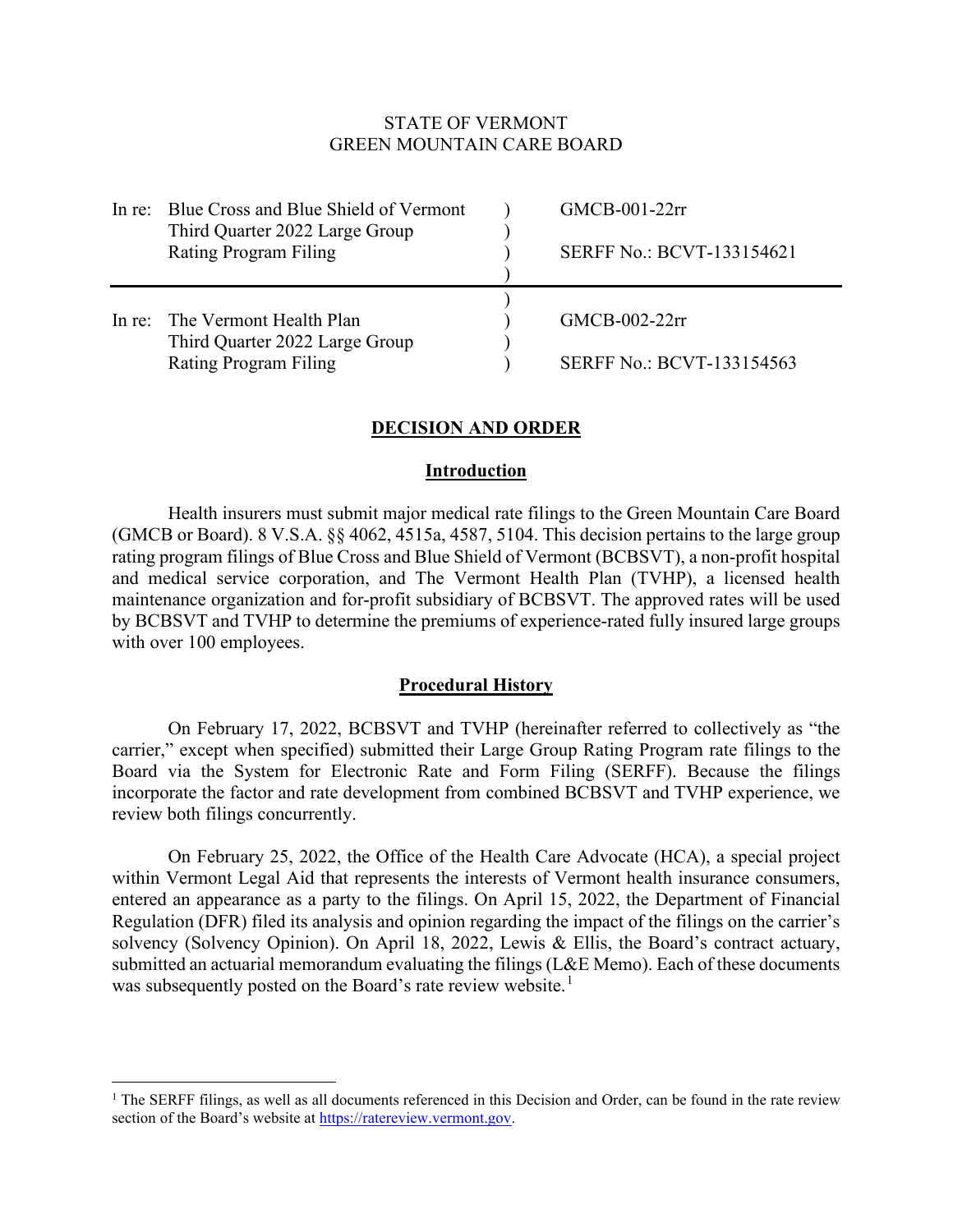The Board solicited public comments on the filings through May 3, 2022. No member of the public provided comment. The parties waived a hearing and filed memorandums of law on May 3, 2022. *See* GMCB Rule 2.000, § 2.309(a)(1), (c).

#### **Findings of Fact**

1. BCBSVT is a non-profit hospital and medical service corporation that provides coverage to individuals, small and large group employers, and Medicare enrollees in Vermont. TVHP is a licensed health maintenance organization and a for-profit subsidiary of BCBSVT. TVHP provides large group coverage to employers in Vermont. L&E Memo, 1.

2. These filings apply to the carrier's large group products, including Cost Plus products, and establish the formula, manual rate, and accompanying factors that the carrier will use to establish premiums for large group renewals. *See* L&E Memo, 1.

3. The filings are projected to affect 6,396 members (3,563 subscribers) in 38 groups. *See*  L&E Memo, 1; BCBSVT and TVHP Actuarial Memorandums (Carrier Memos), 2.

4. The changes to the rating formula and factors proposed in the filings are expected to increase premiums by approximately 7.9%, or roughly \$52.41 per member per month (PMPM). This is the increase that could be expected by a hypothetical group renewing with zero experience credibility, exactly average demographics and industry, and no underwriting judgment or management discretion applied to the proposed in-force rates. Carrier Memos, 4. The actual rate change for any group, or even averaged across all groups, may differ from the 7.9% because the filed rating formula incorporates experience which has not yet occurred. *See* L&E Memo, 2.

5. The projected Medical Loss Ratio (MLR) for 2023 is 89.3% for BCBSVT and 88.5% for TVHP. Carrier Memos, 37. The minimum MLR for these plans is 85.0%. 45 CFR § 158.210(a).

6. For the combined BCBSVT and TVHP block that is used for rate development, the projected claims are expected to decrease 4.0% from what was assumed in the prior filing. The claims used were incurred from November 2020 through October 2021, paid through December 2021. While total claims were substantially higher during the experience period than projected, resulting in financial losses on this business, the removal of COVID claims and catastrophic claims estimates lower claims below what was anticipated.<sup>[2](#page-1-0)</sup> L&E Memo, 2 - 3.

7. Medical trend varies by company and plan type due to contracting differences. For all products combined, the carrier is requesting a total allowed medical trend of 7.5% per year, broken down into 7.8% for hospital claims, 14.6% for mental health professional claims, 5.6% for other professional claims, and 7.3% for outpatient drugs. L&E Memo, 3.

<span id="page-1-0"></span><sup>&</sup>lt;sup>2</sup> COVID claims were considered to be one-time events and were not included in the development of the manual rate. Additionally, catastrophic claims, which fluctuate year-over-year, were replaced by a long-term average pooling charge in order to maintain stability in the premiums. This pooling charge was significantly less than actual catastrophic claims during the base period. L&E Memo, 3.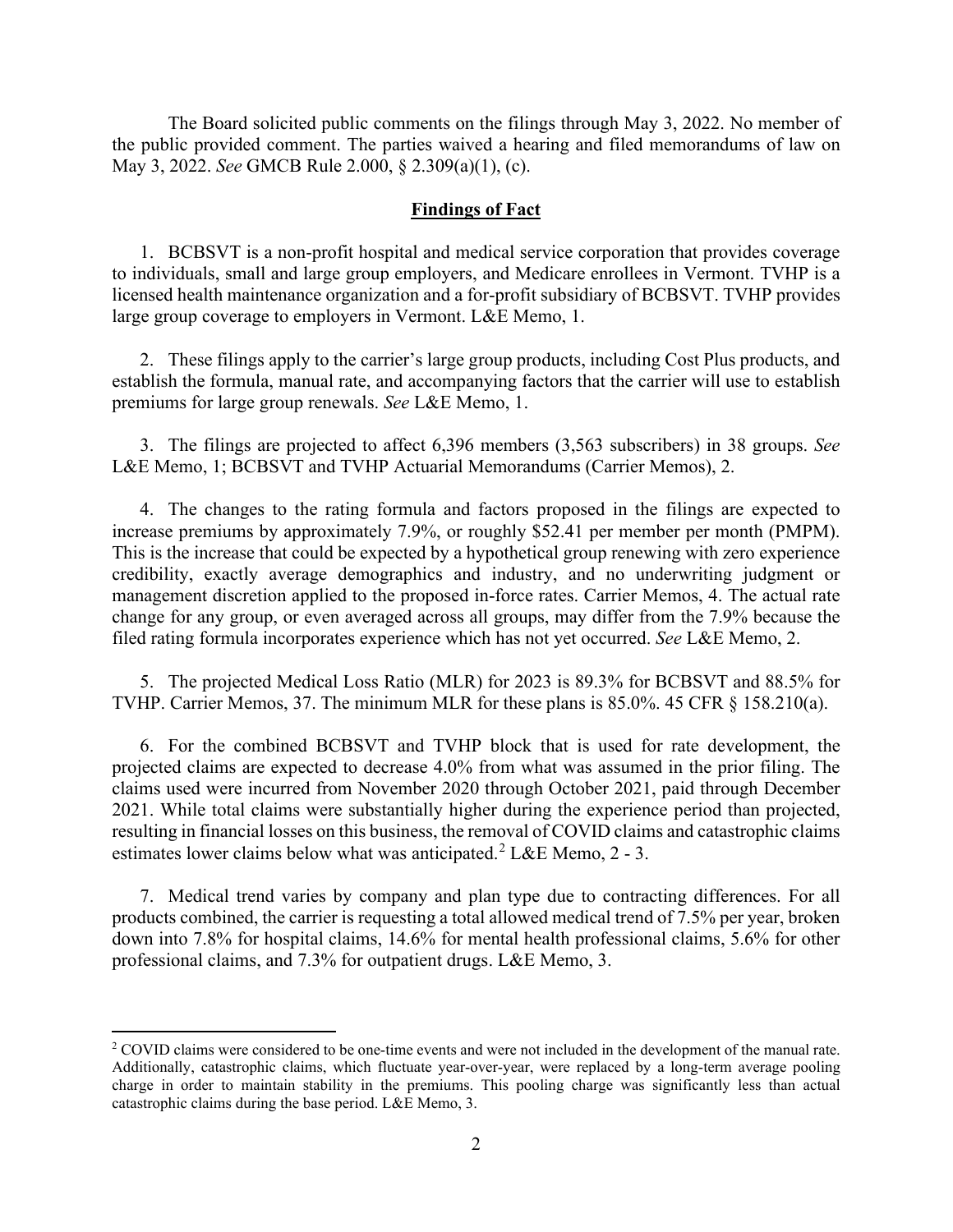8. Medical trend is comprised of unit cost trends and utilization and intensity trends. Carrier Memos, 10. The carrier projects a 5.2% unit cost trend for medical costs. L&E Memo, 5. This projection includes a 5.6% unit cost increase for Vermont facilities and providers impacted by the Board's hospital budget review and a 4.9% unit cost trend for other facilities and providers. *Id.* 

9. The projected 5.6% increase for facilities and providers impacted by the Board's hospital budget review assumes that fiscal year 2023 hospital budgets will increase from approved fiscal year 2022 levels. L&E Memo, 5. For other providers within the carrier's service area, the carrier works with its contracting team to include expected increases to fee schedules. Carrier Memos, 9. Projected unit cost increases for providers outside the carrier's service area were derived from the confidential BlueCross BlueShield Association Blue Trend Survey. L&E Memo, 5.

10. L&E reviewed confidential material provided by the carrier as support for the medical unit cost trend assumptions and found the assumptions to be reasonable and appropriate. L&E does not recommend any changes to the carrier's medical unit cost trend assumptions. L&E Memo, 5.

11. To develop its medical utilization and intensity trend, the carrier normalized allowed costs to remove the impact of unit cost changes and isolate the changes in utilization and intensity of services. To reduce fluctuation and capture only trend, the carrier also removed outlier claimants. The data was then analyzed using exponential regression and other methods. L&E Memo, 3.

12. The carrier chose a medical utilization trend of 2.4% per year for facility claims and 2.4% for professional and ancillary claims, which average to an overall non-drug medical utilization trend assumption of around 2.4% per year. L&E Memo, 3.

13. L&E notes that, in past filings, the carrier has consistently relied on historical utilization changes to project future utilization changes, using various regression algorithms. However, the disruptions to healthcare provision during the COVID-19 pandemic has resulted in a unique historical situation that is not likely to be indicative of long-term trends. See L&E Memo, 4.

14. The carrier projects that the level of facility utilization will return to pre-pandemic levels observed in the year ending February 2020. The historical and assumed trends are reflected in the following table:

| <b>Year Ending</b>            | <b>Normalized</b><br><b>Facility Claims PMPM</b> | <b>Annualized Trend</b> |
|-------------------------------|--------------------------------------------------|-------------------------|
| <b>February 2019 (Actual)</b> | \$306.73                                         |                         |
| <b>February 2020 (Actual)</b> | \$299.16                                         | $-2.5%$                 |
| <b>August 2021 (Actual)</b>   | \$283.18                                         | $-3.6\%$                |
| December 2022 (Projected)     | \$292.50                                         | $+2.5%$                 |
| December 2023 (Projected)     | \$299.16                                         | $+2.3%$                 |

#### L&E Memo, 4.

15. L&E concluded that the carrier's assumption that hospital utilization will return to prepandemic level appears reasonable. L&E noted that, given that there was a slight reduction in utilization leading up to the COVID-19 lockdowns, it is possible that there is a more long-term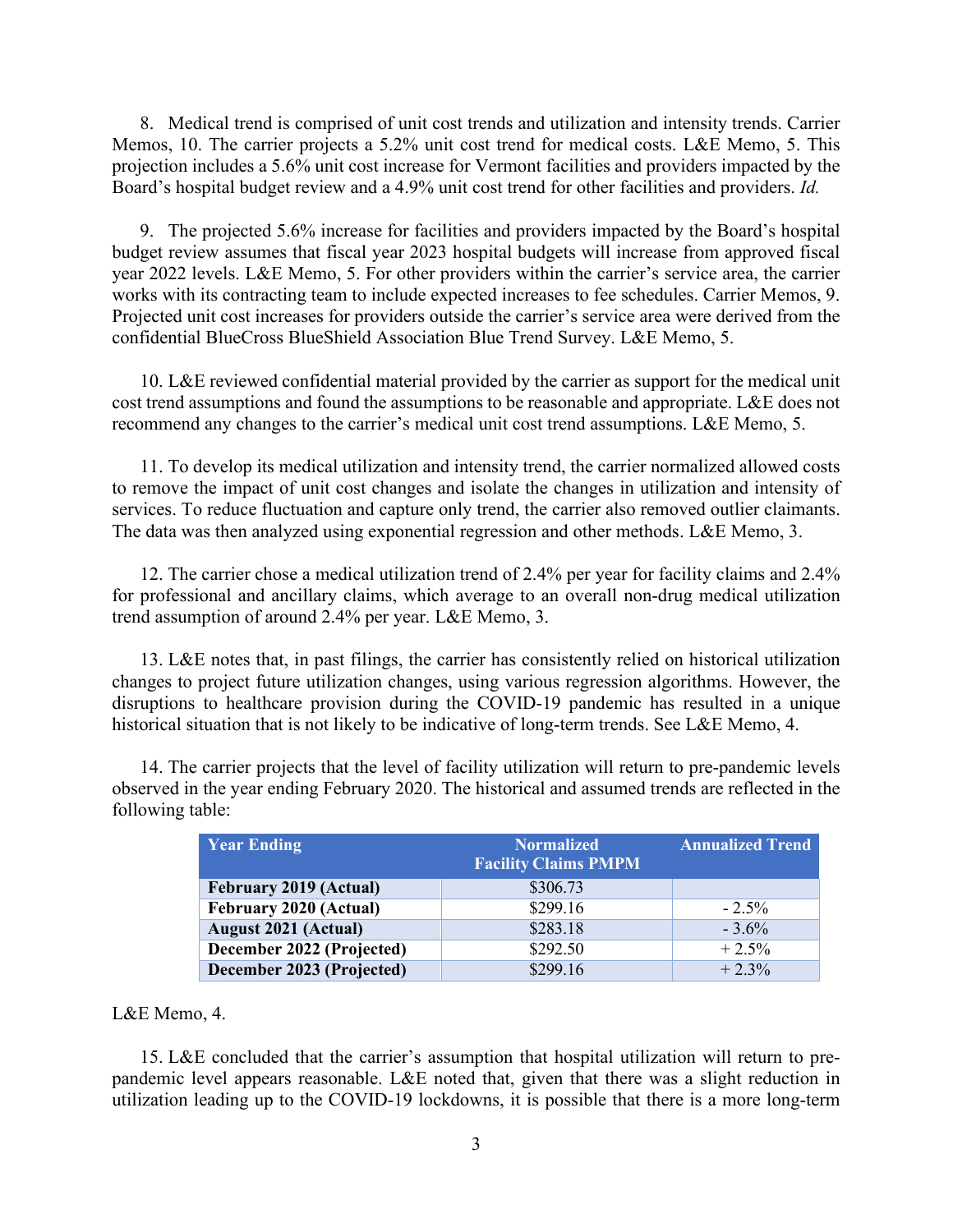downward trend in utilization that compounds the observed drops during COVID-19. L&E Memo, 4. However, L&E also concluded that it is reasonable given the uncertainty at this time to assume that facility utilization will return to pre-pandemic levels. L&E Memo, 4.

16. L&E notes that professional services saw even more extreme disruption due to COVID-19 than facility claims; treatment for mental health issues has risen steadily and other professional services have fallen sharply. However, both of these patterns were actually more pronounced in the period leading up to the pandemic than during it. Thus, it is difficult to be certain to what extent utilization should be expected to rebound. The carrier assumes mental health claims will continue to rise at 10% per year while other professional services will rebound to their pre-pandemic levels. The historical trends and the carrier's assumed trends are shown in the table below:

| <b>Year Ending</b>               | <b>Normalized</b><br><b>MH</b><br><b>PMPM</b> | <b>MH</b><br><b>Annual</b><br><b>Trend</b> | <b>Normalized</b><br><b>Other</b><br><b>PMPM</b> | <b>Other</b><br><b>Annual</b><br><b>Trend</b> | <b>Normalized</b><br><b>Total</b><br><b>PMPM</b> | <b>Total</b><br><b>Annual</b><br><b>Trend</b> |
|----------------------------------|-----------------------------------------------|--------------------------------------------|--------------------------------------------------|-----------------------------------------------|--------------------------------------------------|-----------------------------------------------|
| <b>February 2019</b><br>(Actual) | \$11.55                                       |                                            | \$127.25                                         |                                               | \$138.80                                         |                                               |
| <b>February 2020</b><br>(Actual) | \$13.10                                       | 13.4%                                      | \$122.82                                         | $-3.5\%$                                      | \$135.92                                         | $-2.1\%$                                      |
| <b>August 2021</b><br>(Actual)   | \$15.21                                       | $10.5\%$                                   | \$119.08                                         | $-2.0\%$                                      | \$134.29                                         | $-0.8%$                                       |
| December 2022<br>(Assumed)       | \$17.27                                       | $10.0\%$                                   | \$121.26                                         | $1.4\%$                                       | \$138.53                                         | $2.4\%$                                       |
| December 2023<br>(Assumed)       | \$19.00                                       | $10.0\%$                                   | \$122.82                                         | $1.3\%$                                       | \$141.82                                         | $2.4\%$                                       |

# L&E Memo, 4.

17. L&E notes that there is a tension between the carrier's assumption that non-mental health professional and facility claims will return to pre-pandemic levels and its assumption that mental health claims will continue to rise as they have during the pandemic. Noting that demand for mental health services has increased substantially due to COVID-19, L&E expresses concern that projecting a continuation of recent trends in mental health utilization into the future is likely to overstate future mental health costs. L&E also does not believe it is likely that sustained increases much more than the level assumed would even be possible given realities in the supply of qualified providers. L&E believes a best estimate should probably be less than 10% and recommends changing the assumed mental health professional utilization trend to 5% per year, which would reduce the proposed rates by approximately 0.3%. L&E Memo, 4 - 5.

18. Consistent with last year's filing, the carrier isolated claims related to "outpatient drugs."[3](#page-3-0) L&E Memo, 5. To determine utilization trend, the carrier split outpatient drug experience into four categories: injections with biosimilar option; biosimilars; other injections costing at least \$1,000; and all other pharmaceuticals. The resulting utilization trend was 1.8%. The carrier applied a unit cost trend of 5.4% to all outpatient drugs, resulting in an overall trend of 7.3% per year. L&E Memo, 5 - 6.

<span id="page-3-0"></span><sup>&</sup>lt;sup>3</sup> These are pharmaceuticals that are typically dispensed in an outpatient medical facility, not a retail setting, and are covered by the medical benefit and paid for by medical deductibles and cost sharing.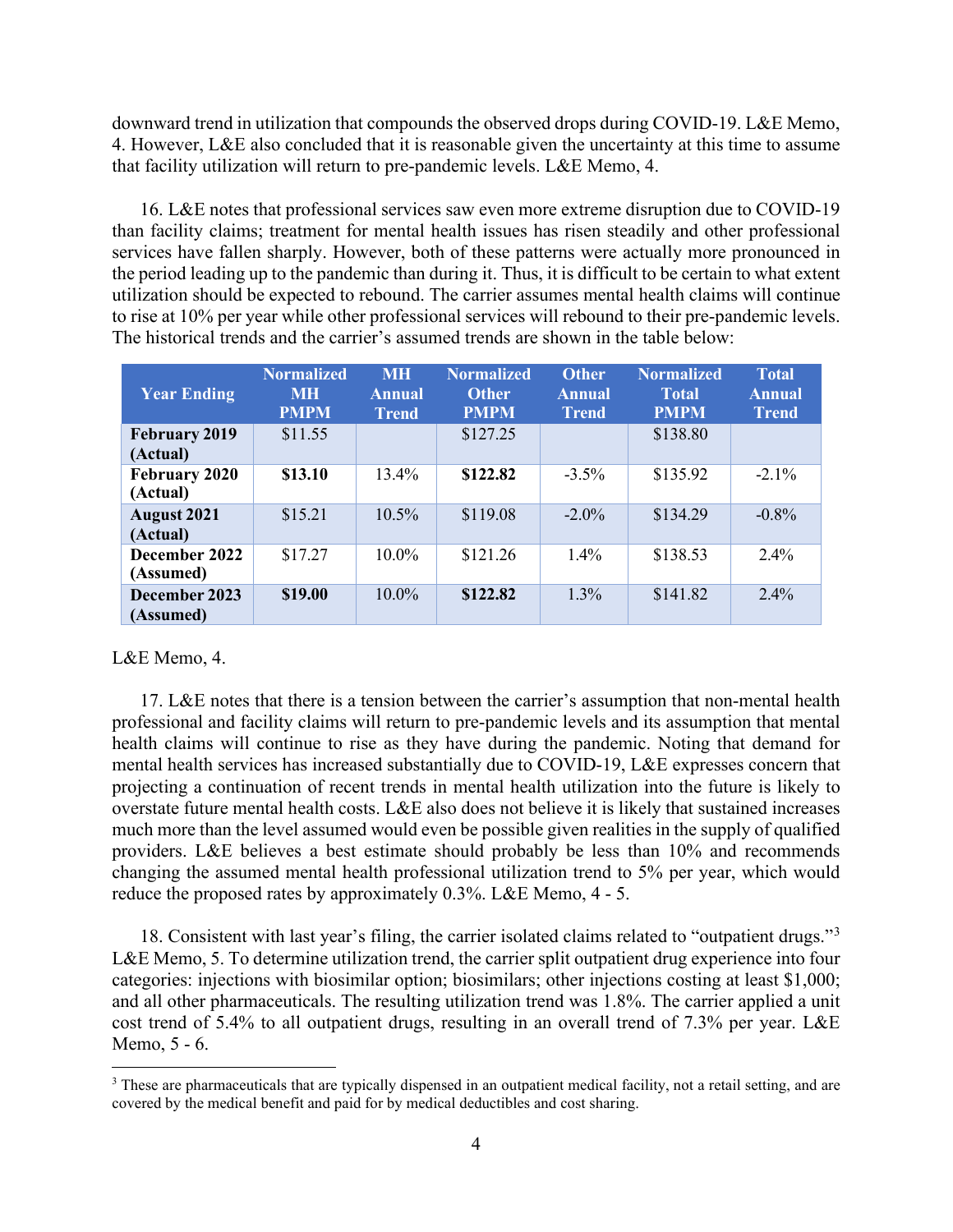19. The average annual outpatient drug cost increases for the twelve-month periods ending February 2018, 2019, 2020, and 2021 are reflected in the following table:

| <b>Year Ended</b> | <b>Annual Cost Increase -</b><br><b>Outpatient Drugs</b> |  |
|-------------------|----------------------------------------------------------|--|
| <b>Feb 2021</b>   | $13.4\%$                                                 |  |
| <b>Feb 2020</b>   | $8.4\%$                                                  |  |
| <b>Feb 2019</b>   | $15.5\%$                                                 |  |
| <b>Feb 2018</b>   | $5.4\%$                                                  |  |

# L&E Memo, 6.

20. L&E explained that the carrier's assumed 7.3% per year trend for outpatient drugs is comparable to outpatient Rx trends observed in recent years and concluded that it is reasonable given the historical variability. L&E Memo, 6.

21. The total allowed medical trend in the filing is 7.5%, as reflected in the following tables:

| <b>Medical Cost</b><br><b>Type</b>           | Cost<br><b>Trend</b> | <b>Utilization</b><br><b>Trend</b> | <b>Total</b><br><b>Allowed</b><br><b>Trend</b> |
|----------------------------------------------|----------------------|------------------------------------|------------------------------------------------|
| <b>Facility</b>                              | $5.4\%$              | $2.4\%$                            | 7.8%                                           |
| <b>Professional</b>                          | $4.2\%$              | $2.4\%$                            | $6.7\%$                                        |
| <b>Total without</b><br><b>Outpatient Rx</b> | $5.1\%$              | $2.4\%$                            | $7.5\%$                                        |

| <b>Medical Cost</b><br><b>Type</b>           | <b>Total</b><br><b>Allowed</b><br><b>Trend</b> |
|----------------------------------------------|------------------------------------------------|
| <b>Total without</b><br><b>Outpatient Rx</b> | $7.5\%$                                        |
| <b>Outpatient Rx</b>                         | $7.3\%$                                        |
| Total                                        | 7.5%                                           |

# L&E Memo, 6.

22. L&E's estimated range for total allowed medical trend is 4.95% to 9.7%. L&E notes that each of the numbers within its estimated range are not equally likely, and trends on the low and high end are not as likely to occur as trends in the middle of the range. L&E Memo, 6.

23. The carrier requests a total allowed pharmacy trend, including the impact of contracting changes with the Pharmacy Benefits Manager, of 9.9%. This aggregate assumption is composed of non-specialty utilization trend; generic cost trend (separately for new and established generics); brand cost trend (separately for new and established brands); impact of brand drugs going generic; specialty trend; and vaccines, OTC, etc. L&E Memo, 7.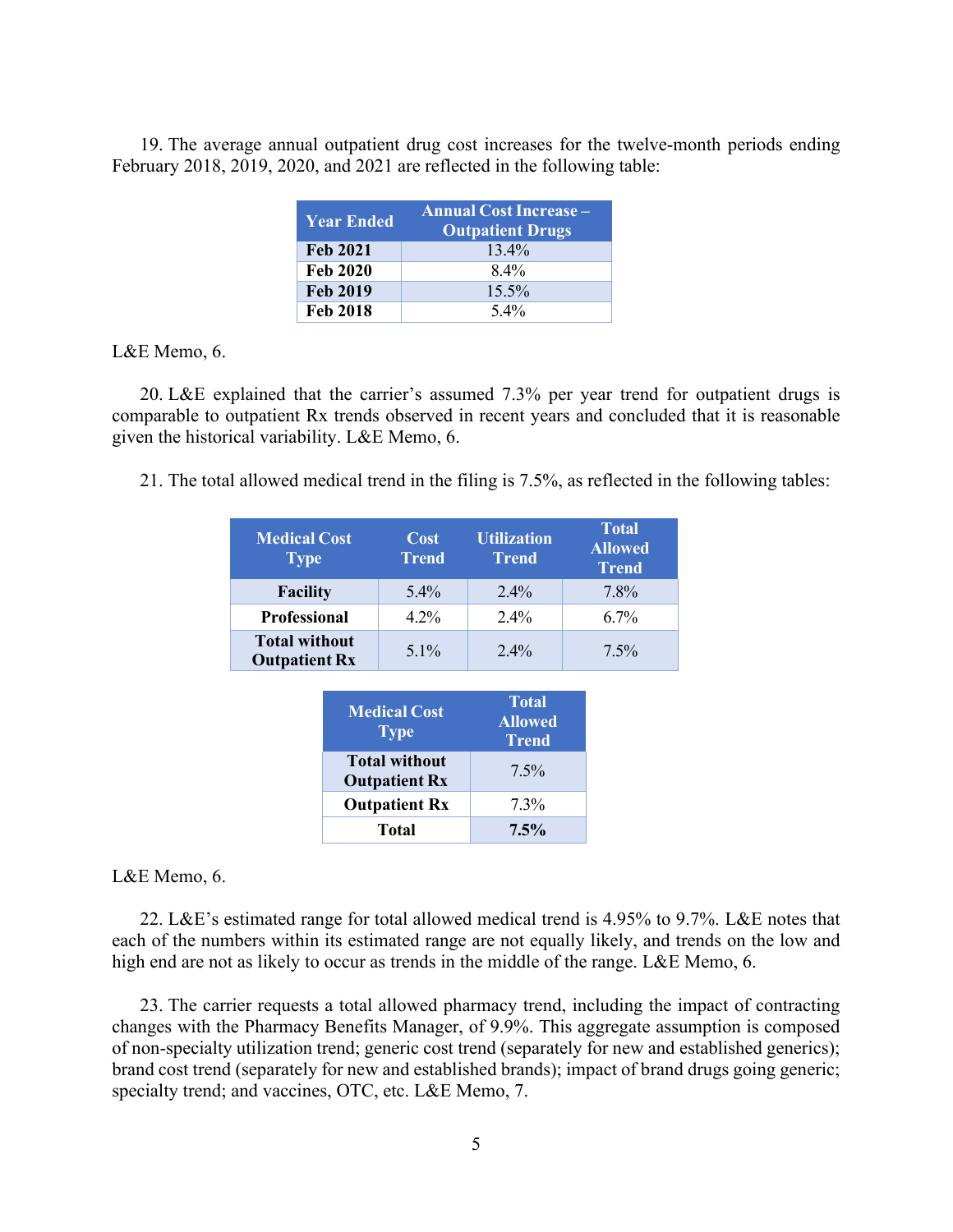24. The carrier modeled costs for generic and brand drugs separately but combined the data to analyze utilization patterns. A separate adjustment was then made to incorporate the impact of brand drug patent expiration, which results in a decrease in cost as lower-cost generics become available. L&E Memo, 7.

25. The following tables show the results of the carrier's analysis and requested 9.9% overall allowed pharmacy trend:

| <b>Pharmacy Trends</b>                   |                                          | Cost<br><b>Trend</b> | <b>Utilization</b><br><b>Trend</b>        | <b>Total Annual</b><br>Trend <sup>4</sup> |
|------------------------------------------|------------------------------------------|----------------------|-------------------------------------------|-------------------------------------------|
| Generic                                  |                                          | 2.8%                 | $1.3\%$                                   | $-1.5\%$                                  |
| <b>Brand</b>                             |                                          | 10.0%                | 1.3%                                      | $11.5\%$                                  |
| <b>Brands Going</b><br>Generic           |                                          | $-30.3\%$            | 1.3%                                      | $-29.4%$                                  |
| <b>Total Without</b><br><b>Specialty</b> |                                          | $1.7\%$              | 1.3%                                      | $3.0\%$                                   |
|                                          | <b>Pharmacy</b><br><b>Trends</b>         |                      | <b>Total Annual</b><br>Trend <sup>5</sup> |                                           |
|                                          | <b>Total Without</b><br><b>Specialty</b> |                      | $3.0\%$                                   |                                           |

**Specialty** 16.9% **Total** 9.9[%6](#page-5-2)

L&E Memo, 7.

26. The carrier's unit cost trend assumptions of 2.8% for generic drugs and 10.0% for brand drugs are consistent with recent observed cost trends for these categories. Unlike past filings, generic drugs were adjusted slightly to reflect the change in mix between established generics and new generics, which tend to have different average costs. A similar adjustment was made to brand drugs. *See* L&E Memo, 7.

27. When the patent expires for a brand drug, lower-cost generic alternatives become available. The carrier assumed a 30.3% reduction in price for these drugs during the projection period. *See*  L&E Memo, 7.

28. L&E concludes that the carrier's assumed unit cost trends for generic, brand, and brandgoing-generic are reasonable. L&E Memo, 8.

29. The carrier projects that the utilization trend for non-specialty drugs will be 1.3% per year based on historical utilization rising steadily from past levels during 2020 and 2021, even after the

<span id="page-5-0"></span><sup>4</sup> Total trend may not equal the combination of unit cost and utilization trend due to an adjustment for projected mix between new and established generics/brand.

<span id="page-5-1"></span><sup>5</sup> Total trend may not equal the combination of unit cost and utilization trend due to an adjustment for projected mix between new and established generics/brand.

<span id="page-5-2"></span><sup>6</sup> This figure includes the impact of contracting adjustments in addition to the trends by drug tier.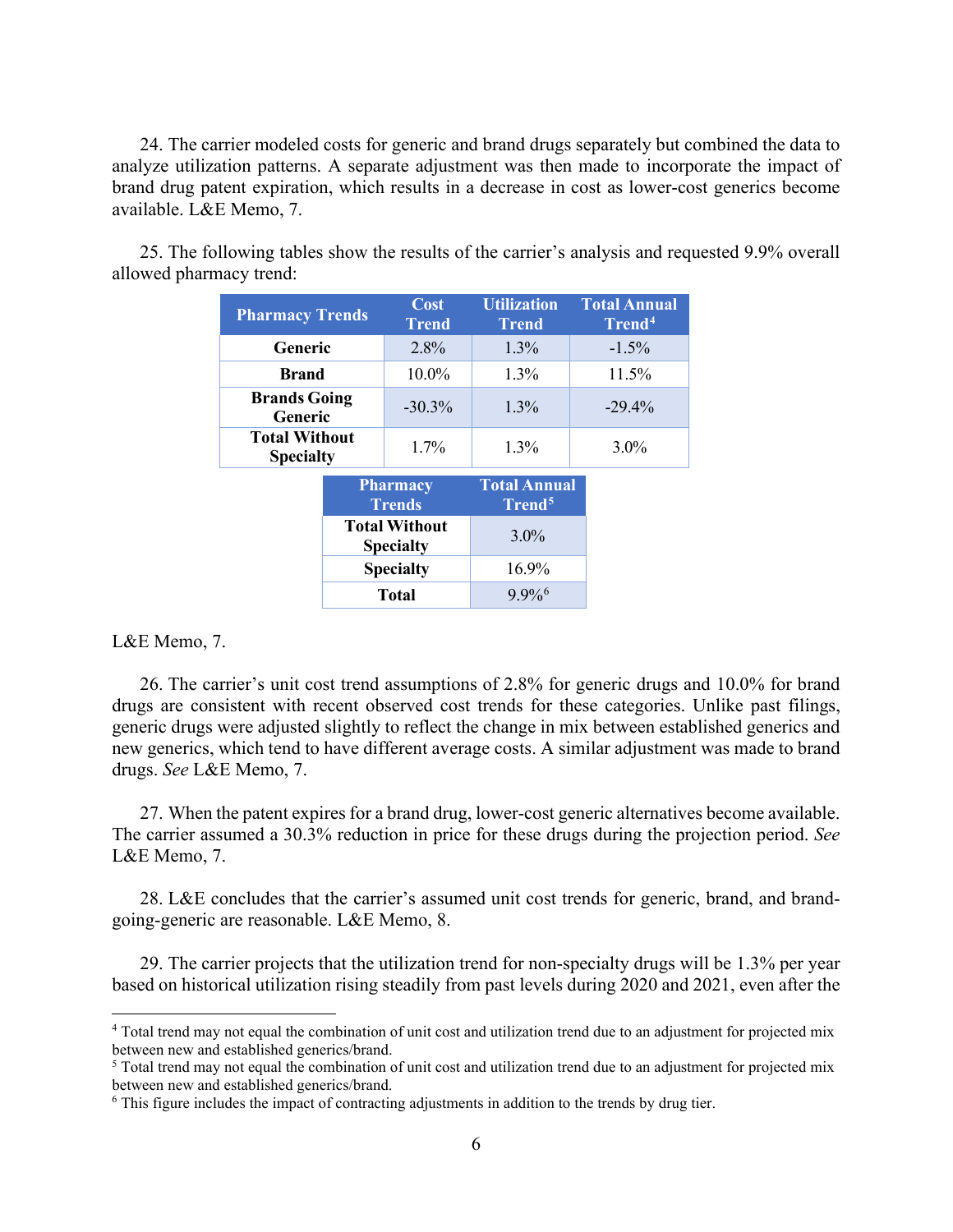one-time effects of COVID-19 are accounted for. The 12-month increase in the year ending August 2021, adjusted for COVID-19, is 0.5%. The increase in the year ending August 2020 was 3.1%. Due to consistency between the projected utilization trend and historical utilization trend, L&E believes the proposed non-specialty utilization trend is reasonable. L&E Memo, 8.

30. Due to their high cost and low frequency, the carrier projected specialty drugs based on their total allowed costs, without splitting into unit cost and utilization. L&E agrees with the carrier's decision to analyze specialty cost trend this way. Unlike in prior filings, the carrier did not carve out particular high-cost drugs, given what it explained was the limited utility of this additional complexity. Rather, the carrier grouped all specialty claims into a single category for purposes of trend development. L&E believes this methodological change is reasonable. L&E Memo, 8.

31. Specialty drug costs have increased at a steady, high rate for several years. The years ending in August 2019, 2020, and 2021 exhibited cost increases of 16.7%, 24.2%, and 17.0% respectively. The carrier assumed specialty trend of 16.9% based on regression analysis of historical claims. L&E concluded this trend assumption is reasonable in light of historical increases in cost. L&E Memo, 8.

32. L&E concludes the carrier's 9.9% overall pharmacy allowed trend is reasonable in aggregate and when analyzed by its component parts. L&E Memo, 9.

33. The carrier's 7.5% total allowed medical trend and 9.9% total allowed pharmaceutical trend equate to a 7.9% total allowed trend, as reflected in the table below:

| Category       | <b>Allowed</b><br><b>Trend</b> | <b>Approx. Percent</b><br>of $\overline{\text{C}}$ <i>laims</i> |
|----------------|--------------------------------|-----------------------------------------------------------------|
| <b>Medical</b> | $7.5\%$                        | 84%                                                             |
| Rx             | $9.9\%$                        | 16%                                                             |
| <b>Total</b>   | 7.9%                           | $100\%$                                                         |

L&E Memo, 9.

34. L&E calculated a likely range of annual allowed trends between 4.5% and 10.6% and noted that the carrier's projected 7.9% trend and L&E's recommended 7.6% trend (reflecting a reduction to the mental health trend) fall well within L&E's calculated range. L&E Memo, 9.

35. While the carrier used allowed trends to analyze changes in cost and utilization, plan liability increases at the paid trend rate, not the allowed trend rate.<sup>[7](#page-6-0)</sup> BCBSVT used its benefit relativity models to convert the allowed trends into paid trends. L&E found the carrier's approach to adjusting allowed trends to paid trends to be reasonable and appropriate. The carrier calculated a 9.0% paid medical trend (83% of claims) and a 10.6% paid pharmacy trend (approximately 17% of claims), for a total paid trend of 9.3%. L&E Memo, 9.

<span id="page-6-0"></span> $<sup>7</sup>$  Allowed cost trends are based on charges that reflect the total amount paid by the carrier and the policyholder, while</sup> paid trends reflect the actual claim payment made by the carrier only. Paid trends are usually higher because the member's share of cost is often limited to fixed copays, which do not increase with cost trend. L&E Memo, 3.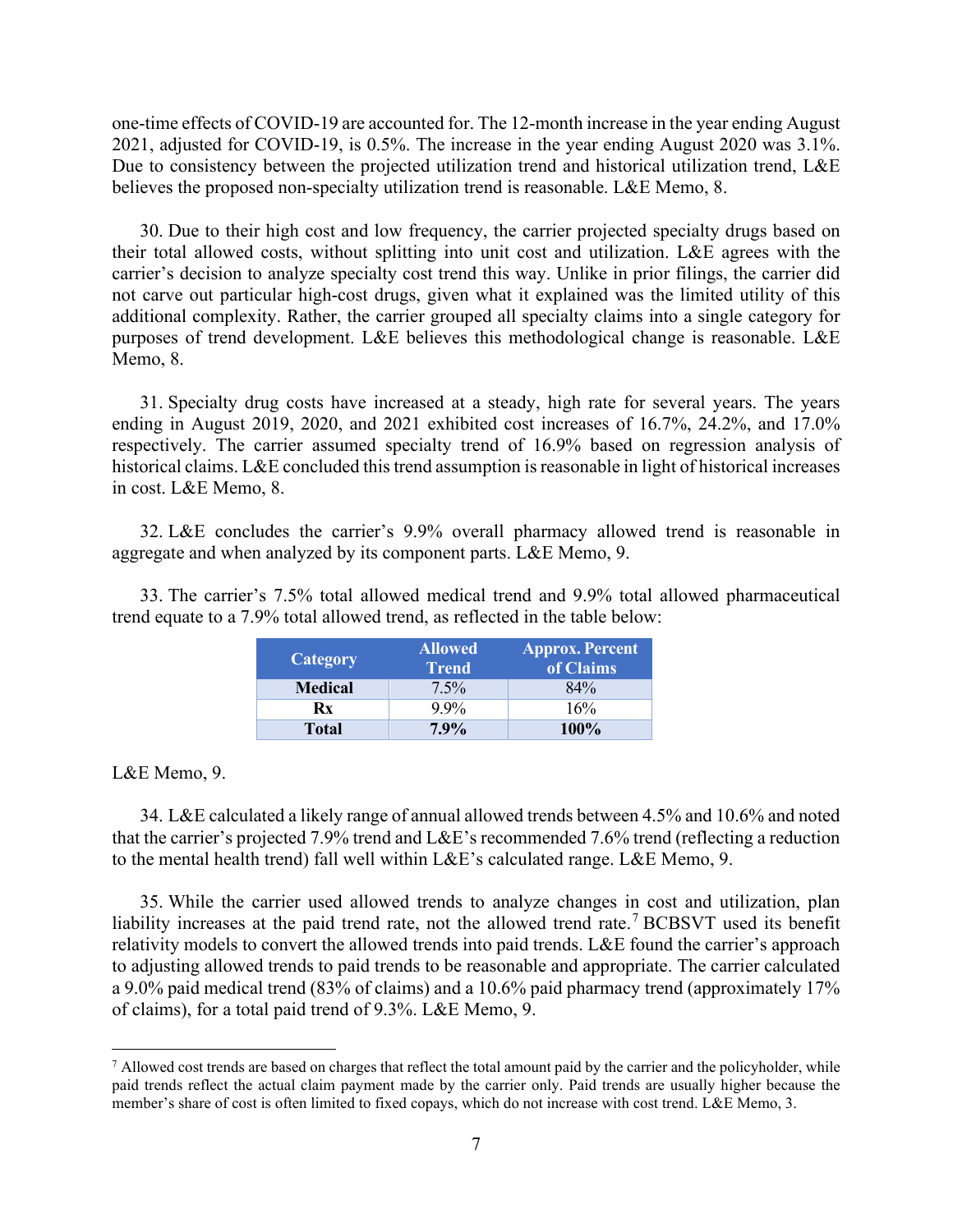36. The proposed administrative charge in this filing is \$54.94 PMPM, an increase of \$4.53 PMPM over the approved administrative charge of \$50.41 PMPM for 2022. The administrative experience for this filing is January 2020 through December 2020. Transitional costs related to one-time events were removed. The proposed \$4.53 PMPM increase is attributable to the interaction of three factors. First, the actual 2020 administrative costs were less than anticipated in the prior filing, which has a -\$1.75 PMPM impact (the decrease flows through to the projected 2022 and 2023 administrative costs). Second, the carrier has experienced a 13.0% decrease in overall membership across all lines of business between 2020 and 2022. Since fixed expenses will be distributed across a smaller pool of members, an increase in administrative charges results. The impact of membership declines on the administrative charge, however, is an increase of about 10.4% or \$5.09 PMPM because carrier developed the administrative charge as if it had reduced variable costs (assumed to be 30% of total costs) with declining enrollment. Third, the carrier assumes an increase in wages and benefits of 3.0% per year, which is consistent with the prior filing, resulting in additional administrative costs of approximately \$1.19 PMPM. L&E Memo, 10.

37. The administrative charge has increased by 34% since the 2019 Q3 Large Group filing, where it was \$40.85 PMPM. The increase is split about evenly between a 15% increase in expenses and a 16% change from reduced enrollment and a change in the mix of enrolled membership. According to the carrier, the increased expenses are driven by a new operating system for enrollment, billing, and claims processing, which went live in 2019; new customer relationship management software; enhancements to the company's IT security program; and inflationary increases in vendor costs. L&E Memo, 10.

38. L&E concludes that the process for reflecting the most recent information available is actuarially sound and notes that a higher increase to administrative costs would be supportable because the carrier developed its administrative charge as if it had reduced variable costs with declining enrollment. L&E also notes that, by rebasing to 2020 costs, the carrier is fully reflecting all enrollment changes that occurred prior to 2020. In other words, the method the carrier is using to dampen the effect of enrollment changes on premiums has the effect of partially delaying recognition of enrollment changes for two years. L&E Memo, 10.

39. L&E also concludes that the carrier's assumptions regarding mandates and assessments appear to be reasonable and appropriate. L&E Memo, 10.

40. The carrier proposes a CTR of 1.5% for BCBSVT insured large groups, 0.375% for Cost Plus Groups, and 2.0% for TVHP insured large groups. As a result of the Tax Cuts and Jobs Act of 2017, BCBSVT is no longer subject to income tax. Because TVHP is subject to income tax, it requests a higher pre-tax CTR to achieve an equivalent post-tax CTR. L&E Memo, 11.

41. L&E recommends that the Board consider DFR's Solvency Opinion in evaluating the carrier's proposed CTR. L&E Memo, 11.

42. L&E's opinion is that, if the mental health utilization trend is reduced from  $10\%$  per year to 5% per year, as L&E recommends, the filing will not produce rates that are excessive, inadequate, or unfairly discriminatory. L&E Memo, 11.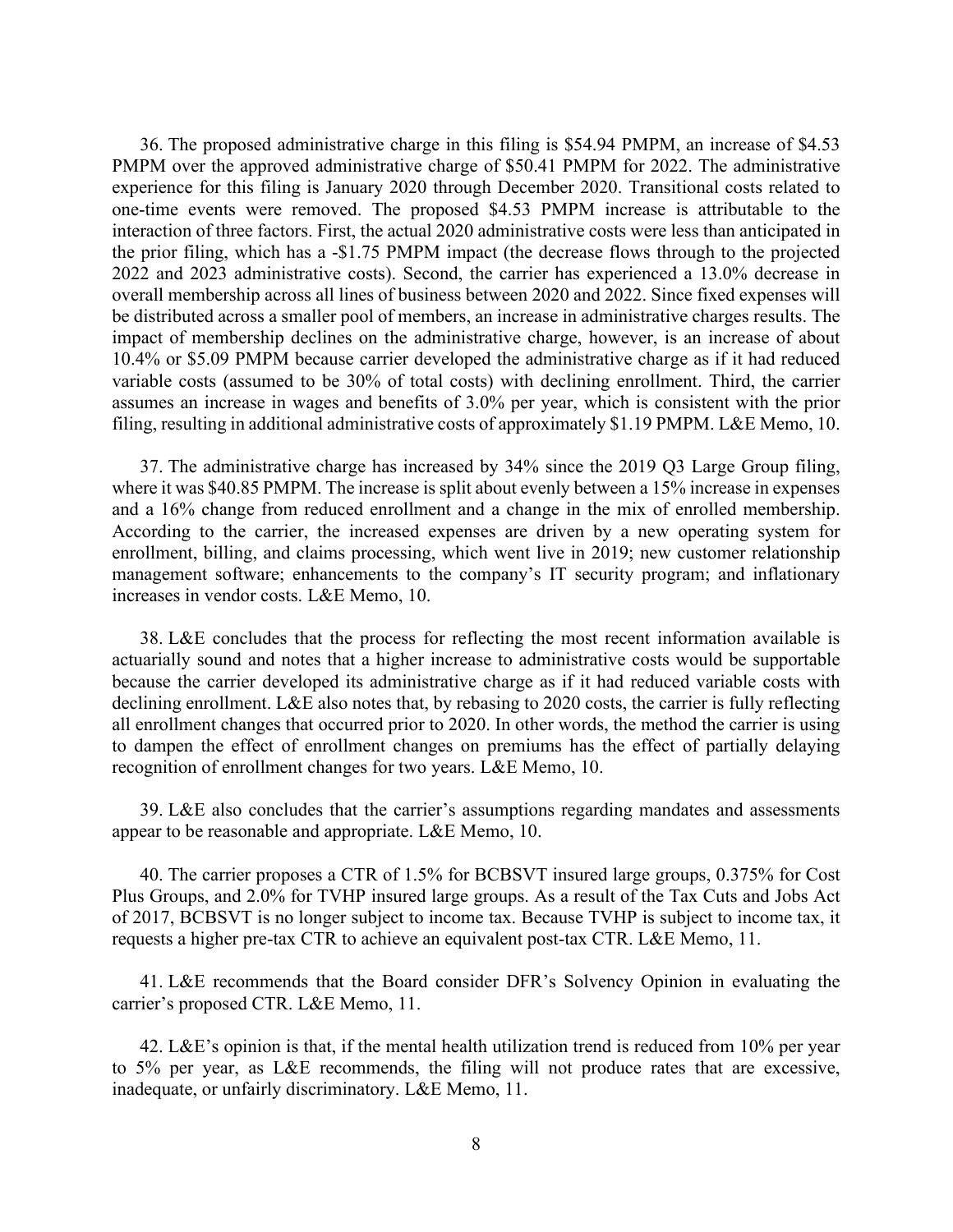43. Pursuant to 8 V.S.A. § 4062(a)(2)(B), DFR provided the Board with its assessment of the impact of the proposed filings on the carrier's solvency. DFR noted that BCBSVT's surplus and Risk Based Capital (RBC) ratio, two important indicia of solvency, have improved compared to the prior year end. The carrier's RBC ratio was within the targeted range as of December 31, 2021. DFR cautions that any downward adjustments to the rate that are not actuarially supported would likely erode the carrier's surplus and RBC ratio, but states that it does not expect the proposed rate to have a significant impact on its overall solvency assessment of BCBSVT. Solvency Opinion, 1.

44. In its Memorandum in Lieu of Hearing, the carrier argues that the filings produce rates that are affordable, promote quality care, promote access to health care, protect insurer solvency, are not unjust, unfair, inequitable, misleading or contrary to law, and are not excessive, inadequate, or unfairly discriminatory. The carrier urges the Board to approve the filings without modification. The carrier disagrees with L&E's recommendation to reduce the utilization trend for mental health services, arguing that the demand for mental health services was higher in the 12-month prepandemic period than during the pandemic and that, while COVID-19 has increased demand for mental health services, the mental health crisis is not getting better. With regard to the likelihood that capacity constraints will dampen the mental health utilization trend, the carrier asserts that it is actively engaged in initiatives to improve access to mental health providers, including telehealth. The carrier notes that the projected medical loss ratios (MLR) – 89.3% for BCBSVT and 88.5% for TVHP – exceed the minimum MLR of 85%. The carrier argues that this supports a finding that the rates produced by the filings are affordable. Carrier Memo in Lieu of Hearing.

45. In its Memorandum in Lieu of Hearing, the HCA argues that the carrier only offered evidence on whether the proposed rates are excessive, inadequate, or unfairly discriminatory, and failed to offer any evidence on whether the proposed rates are affordable, promote quality care, or promote access to health care. The HCA also argues that the carrier did not establish that the proposed rates are not excessive, inadequate, or unfairly discriminatory. Finally, the HCA argues that the carrier did not establish that the proposed rates are needed to protect the carrier's solvency, asserting that the carrier will likely receive money in the near future from litigation against the federal government and may also recover money in connection with litigation against Allianz Global Investors related to management of pension assets. HCA Memo in Lieu of Hearing.

# **Standard of Review**

The Board reviews rate filings to determine whether a proposed rate is "affordable, promotes quality care, promotes access to health care, protects insurer solvency, and is not unjust, unfair, inequitable, misleading, or contrary to the laws of this State" and is not "excessive, inadequate, or unfairly discriminatory." 8 V.S.A. § 4062(a)(3); GMCB Rule (Rule) 2.000, § 2.301(b). Although the latter terms - excessive, inadequate, or unfairly discriminatory - are defined actuarial standards, other standards by which the Board reviews rate filings are "general and openended," the result of "the fluidity inherent in concepts of quality care, access, and affordability." *In re MVP Health Insurance Co.*, 203 Vt. 274, 284 (2016). The Board additionally takes into considerations changes in health care delivery, changes in payment methods and amounts, and other issues in its discretion. 18 V.S.A. § 9375(b)(6); Rule 2.000, § 2.401.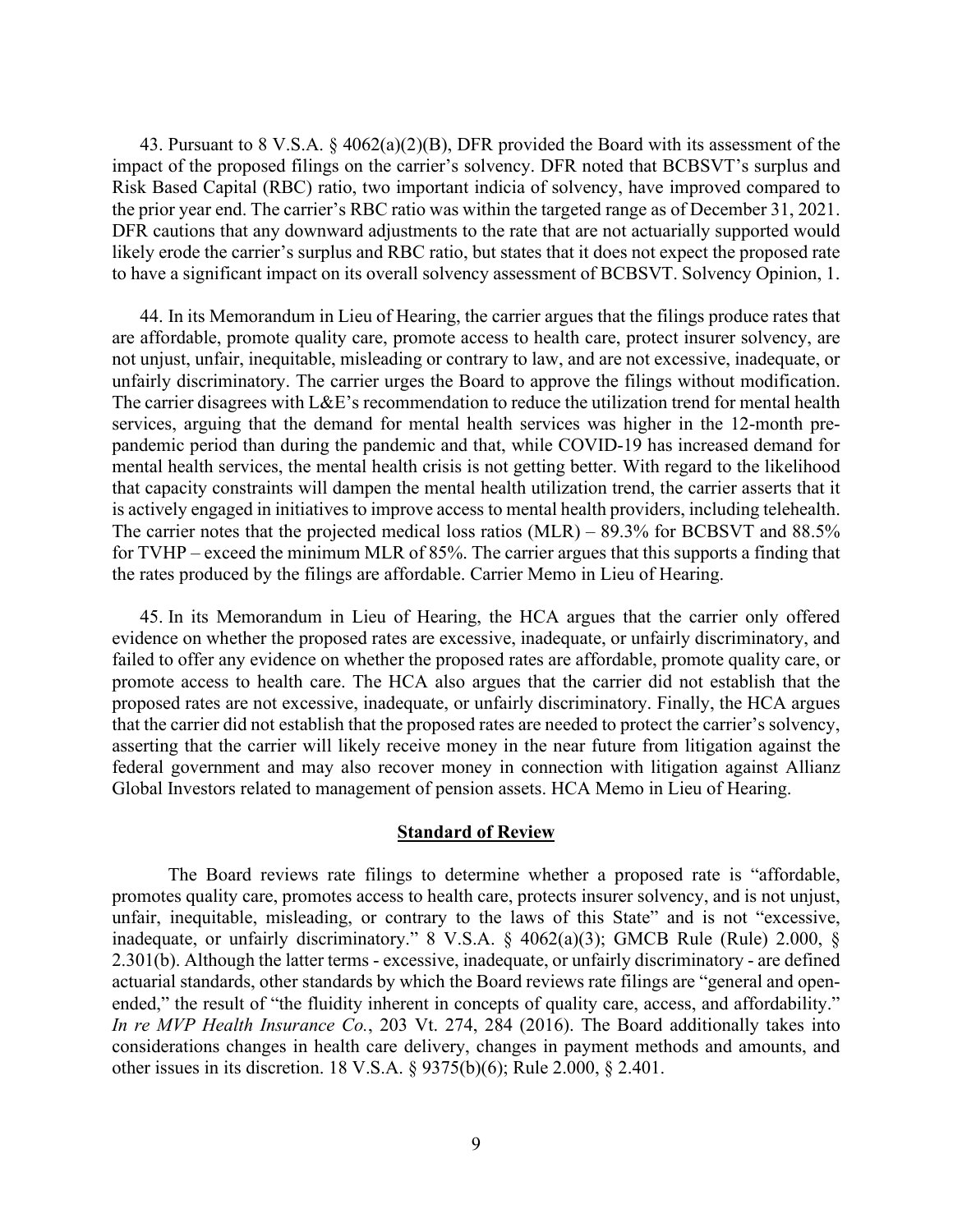In arriving at its decision, the Board must consider DFR's analysis and opinion regarding the impact the proposed rate will have on the insurer's solvency and reserves. 8 V.S.A. §  $4062(a)(2)(B)$ , (3). The Board must also consider any public comments received on a rate filing. 8 V.S.A. § 4062(c)(2)(B); Rule 2.000, § 2.201. The insurer bears the burden of justifying its requested rate. Rule 2.000, § 2.104(c).

#### **Conclusions of Law**

As we have noted in prior decisions, there is inherent tension amongst the factors we must consider in reviewing a rate filing and we seek to strike an appropriate balance between achieving the most affordable rates possible while also safeguarding the financial solvency of our health insurers. *See In re Blue Cross and Blue Shield of Vermont Third Quarter 2021 Large Group Rating Program Filing,* GMCB-001-21rr, *In re The Vermont Health Plan Third Quarter 2021 Large Group Rating Program Filing*, GMCB-002-21rr, Decision and Order (May 7, 2021), 6.

First, we accept our actuaries' recommendation to reduce the mental health utilization trend from 10% per year to 5% per year. *See* Findings of Fact (Findings), ¶¶ 17, 42. While the carrier assumes that non-mental health professional and facility claims will return to pre-pandemic levels, it assumes that professional mental health claims will continue to rise as they have during the pandemic. The carrier did not adequately justify the different assumption it made for professional mental health claims, and we agree with L&E that the assumption is likely to overstate future mental health costs. One reason that utilization of professional mental health services may not continue to increase at the high rate of 10% per year is because of capacity constraints. *See*  Findings, ¶ 17. The carrier emphasizes in its Memorandum in Lieu of Hearing that the mental health utilization trend was higher in the 12-month pre-pandemic period than it has been during the pandemic. *See* Findings, ¶ 16. However, given that COVID-19 has increased the need and demand for these services, a higher pre-pandemic trend is not inconsistent with the potential that capacity constraints will limit continued utilization growth. Further, we do not find the carrier's response that it is actively engaged in initiatives to improve access to mental health providers specific enough to be convincing.

To be clear, we are ordering the carrier to reduce the rates slightly because we do not think it is likely that utilization of professional mental health services will be as high as the carrier projects. We are not suggesting that the payment levels be reduced for these services, or that the carrier not make efforts to expand access.

With respect to the carrier's proposed administrative charge increase of \$4.53 PMPM, the carrier made adjustments that reduce the impact of enrollment declines. However, as L&E notes, these adjustments will only partially delay recognition of enrollment changes for two years. *See*  Findings, ¶ 38. Even with this adjustment, the proposed administrative charge has increased 34% since the 2019 Q3 Large Group filing, when it was \$40.85 PMPM. Approximately half of this increase is due to enrollment changes and half is due to an increase in total expenses. *See* Findings, ¶ 37. As in past decisions, we strongly encourage the carrier to find innovative ways to increase efficiencies and limit increases in administrative expenses as its membership continues to decline.